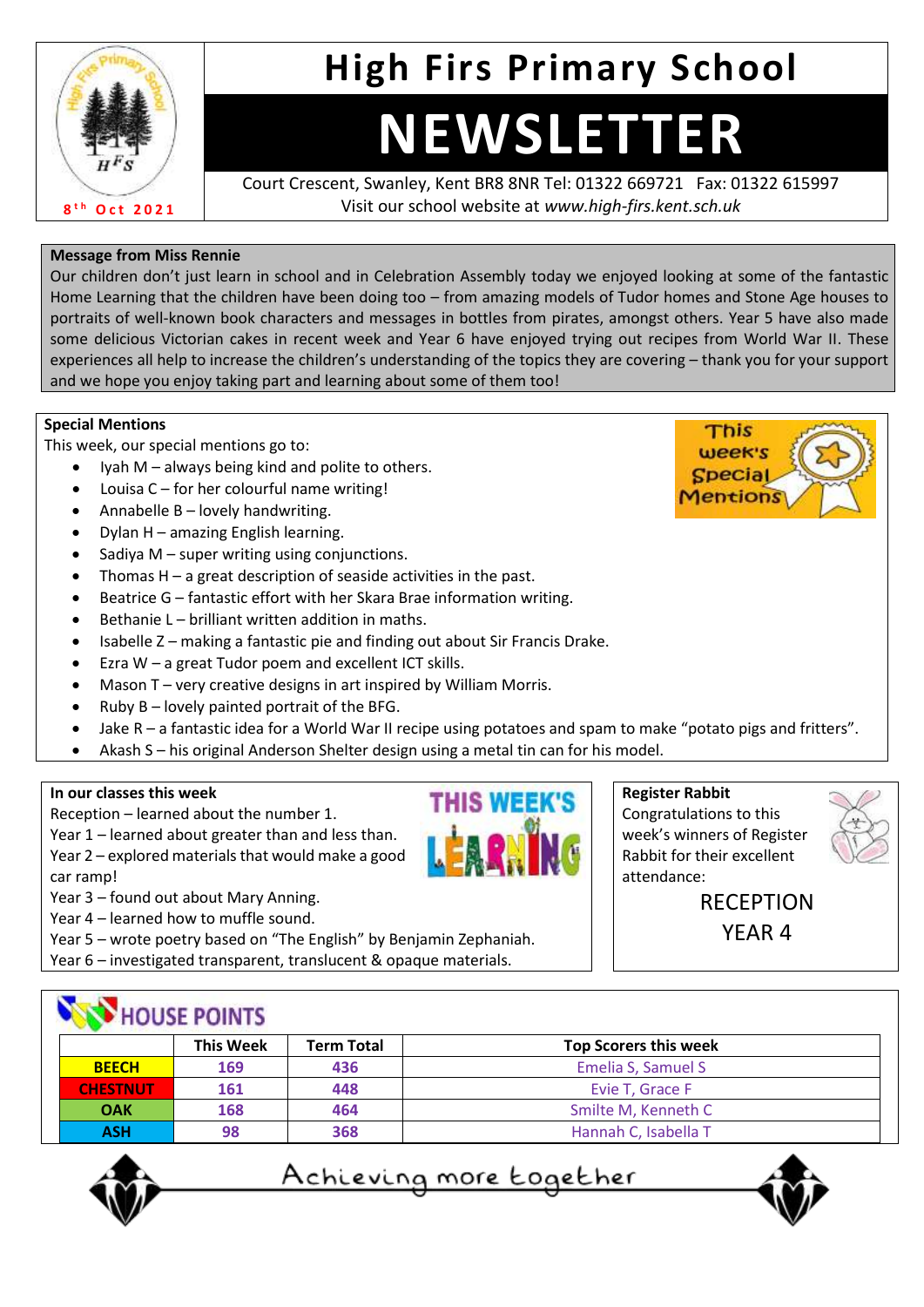#### **End of the school day**

Please can we remind all parents to supervise their children closely on the school site at the end of the school day and to leave the site promptly once the children have been collected. The train, tyres and stepping stones in the playground / on the field are not for use during this time.

#### **Marathon 2021**

Well done to Mrs Phipps (and Mr Phipps!) who ran the virtual London Marathon on Sunday. A fantastic achievement!



#### **Clubs next week**

There will be no clubs on Monday, Tuesday or Wednesday next week due to Parents Consultations. (Our After School Club provision will still be available.) Year 3/4 Football Club on Thursday will run as normal.

#### **World Mental Health Day**

On Sunday, it is World Mental Health Day 2021. This year's theme is, "Mental Health in an Unequal World", as announced by The World Federation for Mental Health. As part of this, we are inviting all of our school community to look after themselves for a short time each day by taking part in the 30-day Mental Health Challenge:

## **30 DAY** Mental Health **CHALLENGE**

| DAY 1                                         | DAY 2                                           | DAY 3                                                     | DAY 4                                                           | DAY 5                                                     |
|-----------------------------------------------|-------------------------------------------------|-----------------------------------------------------------|-----------------------------------------------------------------|-----------------------------------------------------------|
| Do a deep                                     | Catch up                                        | Schedule                                                  | Donate                                                          | Do 30                                                     |
| breathing                                     | with a                                          | something                                                 | something you                                                   | minutes                                                   |
| exercise.                                     | friend.                                         | fun.                                                      | never use.                                                      | of yoga.                                                  |
| DAY 6<br>Plan a<br>healthy<br>meal.           | DAY 7<br>Ask<br>for help.                       | DAY 8<br>Listen to<br>your favorite<br>music.             | DAY 9<br>Take 10<br>minutes to<br>read.                         | <b>DAY 10</b><br>Go<br>for a<br>walk.                     |
| <b>DAY 11</b>                                 | <b>DAY 12</b>                                   | <b>DAY 13</b>                                             | <b>DAY 14</b>                                                   | <b>DAY 15</b>                                             |
| Budget 20                                     | Practice a                                      | Get distracted                                            | Go to bed                                                       | Drink                                                     |
| minutes of at-                                | favorite                                        | by a                                                      | 30 minutes                                                      | just water                                                |
| home spa time                                 | hobby.                                          | movie.                                                    | earlier.                                                        | today.                                                    |
| <b>DAY 16</b><br>Schedule<br>a game<br>night. | <b>DAY 17</b><br>Set a<br>mini qoal.            | <b>DAY 18</b><br>Cross an item<br>off your<br>to-do list. | <b>DAY 19</b><br>Compliment<br>someone.                         | <b>DAY 20</b><br>Plan a zoom<br>catch-up with<br>friends. |
| <b>DAY 21</b>                                 | <b>DAY 22</b>                                   | <b>DAY 23</b>                                             | <b>DAY 24</b>                                                   | <b>DAY 25</b>                                             |
| Try a                                         | Face Time                                       | D <sub>o</sub>                                            | Order in and                                                    | Unfollow negative                                         |
| 5-minute                                      | with                                            | something                                                 | watch a movie with                                              | social media                                              |
| meditation.                                   | family.                                         | outside.                                                  | your s/o.                                                       | accounts.                                                 |
| <b>DAY 26</b><br>Say no to<br>something.      | <b>DAY 27</b><br>Have a<br>phone-free<br>night. | <b>DAY 28</b><br>Watch<br>a silly<br>video.               | <b>DAY 29</b><br>Write down<br>something good<br>that happened. | <b>DAY 30</b><br>Adopt a<br>new<br>habit.                 |

#### **Parents Consultations**

We are looking forward to welcoming parents into school next week for your consultation meetings with your child's teacher. The consultation meeting will offer the chance to discuss your child's progress and well-being, as well as to raise any concerns you may have and for teachers to let you know about your child's future targets. You will also be provided with any recent assessment data for your child and will have the opportunity for some time prior to your meeting to view your child's books. Please –

- *Arrive 10 minutes prior to your appointment so you can view your child's books before your consultation.*
- *Enter and exit the school through the main entrance door only.*
- *Consider wearing a face mask whilst in our school building and during your consultation. Our staff may choose to do the same and/or will maintain distancing.*

### **Friends of High Firs Primary School Association Supporting Our Children's Education Registered Charity No. 1137633**

Thank you to everyone who supported our Cake Raffle – we will let you know how much we raised

next week. We had four lucky winners – Luiza, Belle, Ruby and Mabel.





<u>Achieving more together</u>